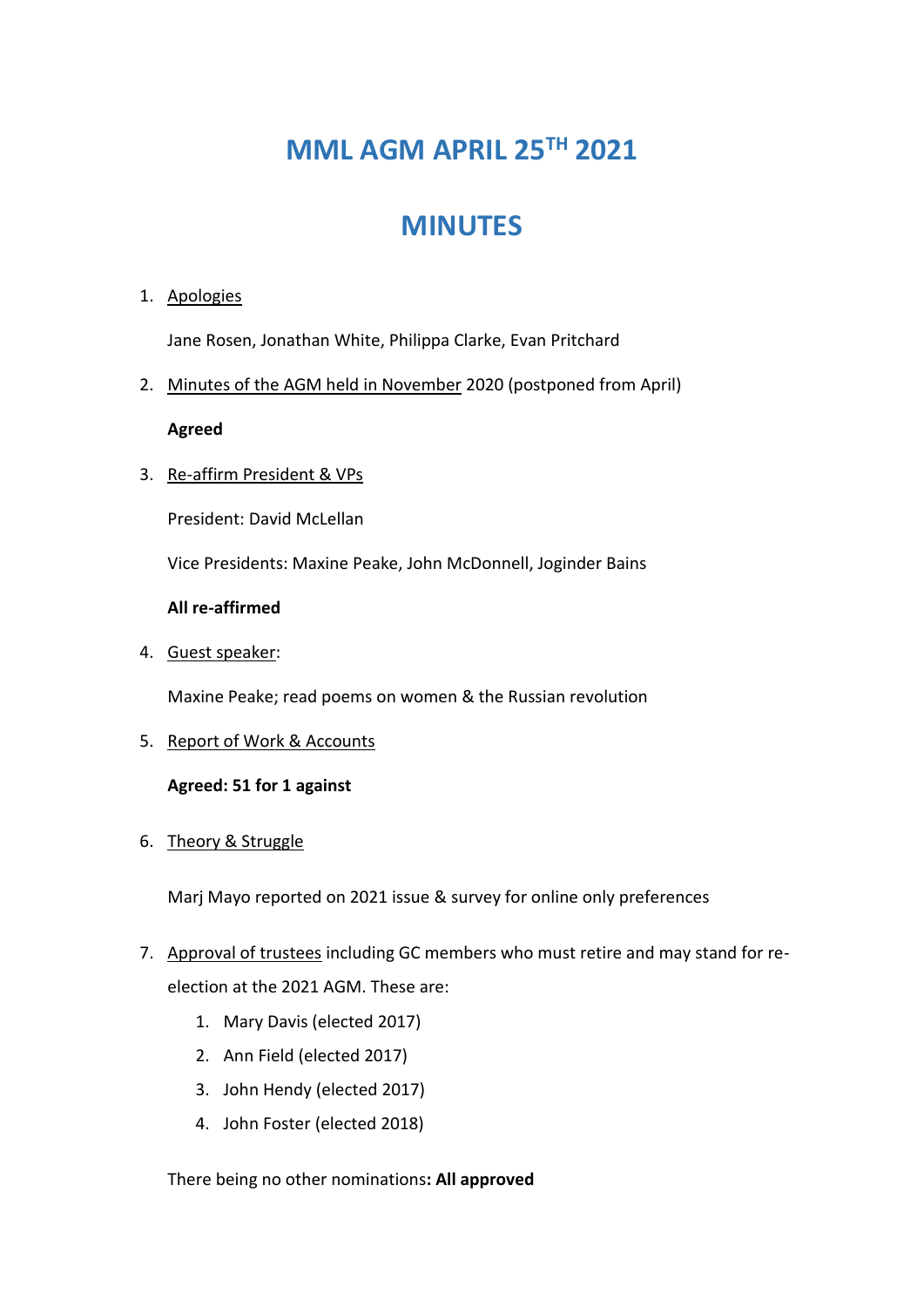### 8. Matters submitted by the General Committee:

The following motion proposed by Mary Davis on behalf of the General committee was

#### **agreed**

*In the best tradition of our long-established Workers' School, this AGM notes with approval the success and expansion of MML's education activities during the past year. Despite the pandemic our delivery of Marxist education for the working class movement has flourished.* 

*Our lectures and seminars, now held on zoom have attracted bumper audiences. Our course provision has expanded with new courses already running and many planned for future delivery. New tutors have been recruited to teach our growing programme.*

*In addition to our ongoing course programme, the following new courses have been added:*

- *Introduction to Marxism*
- *Historical Materialism*
- *Women, Work & Trade Unions*

*The following courses are in preparation and will be timetabled at the earliest opportunity:*

- *Black Workers and Trade Unions*
- *• Young Workers & Trade Unions*
- *• British Labour History; to be written*
- *• Marxism & Science*
- *• Dialectical Materialism*
- *• Government, State Big Business*

*We are also planning to deliver some of these courses 'tailor made' for individual trade unions on request.*

*All this represents a substantial expansion of our education programme as we continue to fulfil the mission of the Workers' School established 88 years ago. The MML and Workers' School remembers with pride the role it played in 1930s and 40s in educating a generation of shop stewards who helped win major advances for working people in the post-war years. Such political education is more than ever needed today to equip our movement with the arguments to defeat increasingly dangerous attacks on our civil and economic rights and to advance the case for socialism.*

• A question was asked on course accreditation. This matter is in hand and a revised MML course completion certificate will be issued to students. Distance learning students already have MML accreditation on completion of their course.